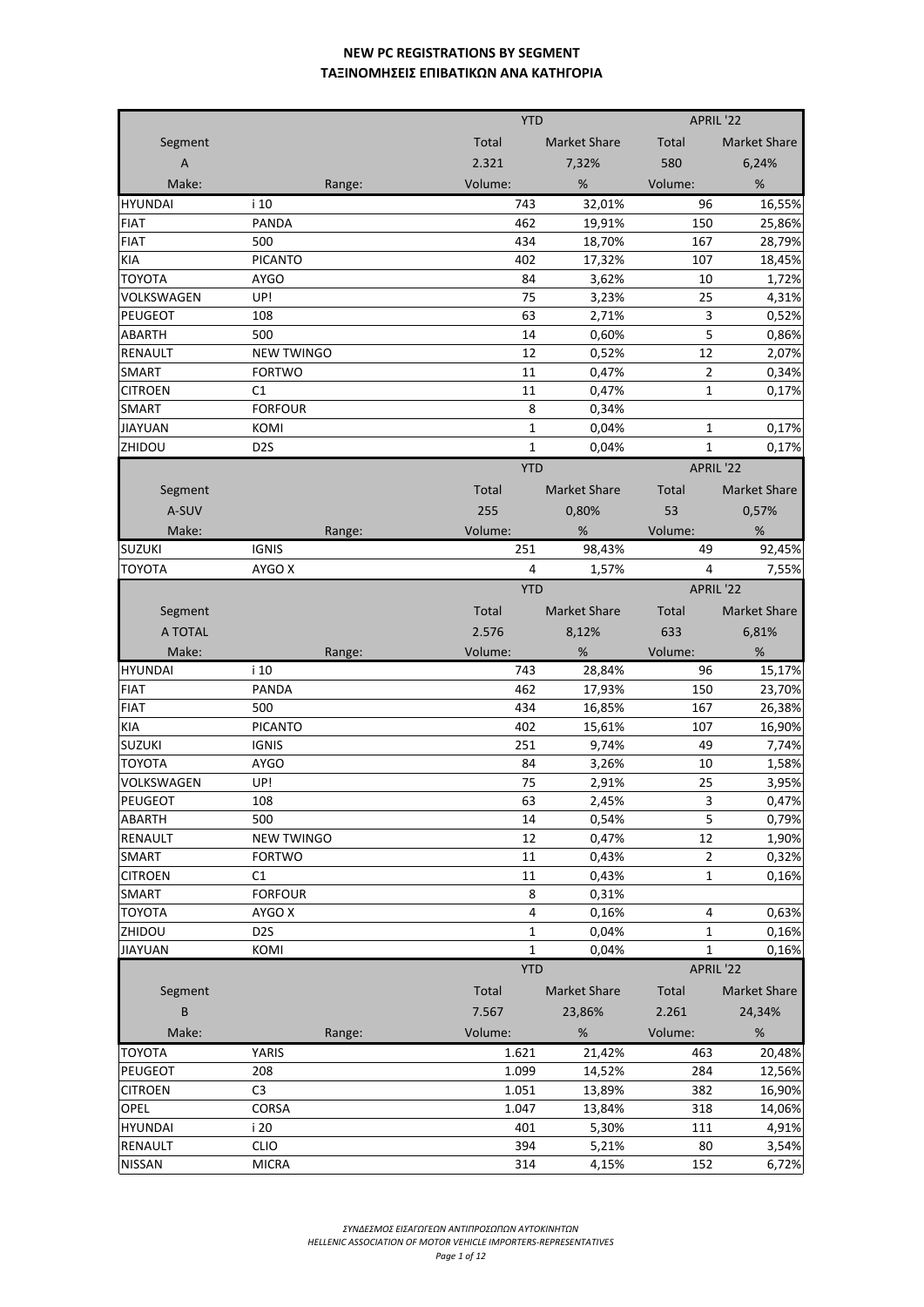| VOLKSWAGEN                      | <b>POLO</b>                        | 304        | 4,02%               | 70             | 3,10%               |
|---------------------------------|------------------------------------|------------|---------------------|----------------|---------------------|
| <b>MITSUBISHI</b>               | <b>SPACE STAR</b>                  | 259        | 3,42%               | 68             | 3,01%               |
| <b>SUZUKI</b>                   | <b>SWIFT</b>                       | 216        | 2,85%               | 56             | 2,48%               |
| <b>MINI</b>                     | <b>MINI</b>                        | 215        | 2,84%               | 37             | 1,64%               |
| <b>FORD</b>                     | <b>FIESTA</b>                      | 164        | 2,17%               | 25             | 1,11%               |
| KIA                             | <b>RIO</b>                         | 139        | 1,84%               | 49             | 2,17%               |
| <b>MAZDA</b>                    | 2-SERIES                           | 94         | 1,24%               | 30             | 1,33%               |
| <b>SEAT</b>                     | <b>IBIZA</b>                       | 77         | 1,02%               | 37             | 1,64%               |
| <b>AUDI</b>                     | A1                                 | 69         | 0,91%               | 30             | 1,33%               |
| SKODA                           | <b>FABIA</b>                       | 50         | 0,66%               | 48             | 2,12%               |
| <b>HONDA</b>                    | JAZZ                               | 36         | 0,48%               | 13             | 0,57%               |
| <b>BMW</b>                      | i3                                 | 14         | 0,19%               | 6              | 0,27%               |
| <b>HONDA</b>                    | Ε                                  | 3          | 0,04%               | $\overline{2}$ | 0,09%               |
|                                 |                                    | <b>YTD</b> |                     | APRIL '22      |                     |
| Segment                         |                                    | Total      | <b>Market Share</b> | Total          | <b>Market Share</b> |
| <b>B-SUV</b>                    |                                    | 8.560      | 26,99%              | 2.347          | 25,27%              |
| Make:                           | Range:                             | Volume:    | $\%$                | Volume:        | %                   |
| VOLKSWAGEN                      | T-ROC                              | 861        | 10,06%              | 319            | 13,59%              |
| KIA                             | <b>STONIC</b>                      | 733        | 8,56%               | 337            | 14,36%              |
| <b>TOYOTA</b>                   | YARIS CROSS                        | 683        | 7,98%               | 121            | 5,16%               |
|                                 |                                    |            |                     |                |                     |
| FORD                            | PUMA                               | 670        | 7,83%               | 155            | 6,60%               |
| <b>HYUNDAI</b>                  | KONA                               | 595        | 6,95%               | 114            | 4,86%               |
| OPEL                            | <b>MOKKA</b>                       | 574        | 6,71%               | 110            | 4,69%               |
| <b>OPEL</b>                     | <b>CROSSLAND X</b>                 | 526        | 6,14%               | 104            | 4,43%               |
| VOLKSWAGEN                      | <b>T-CROSS</b>                     | 524        | 6,12%               | 272            | 11,59%              |
| JEEP                            | RENEGADE                           | 487        | 5,69%               | 52             | 2,22%               |
| <b>PEUGEOT</b>                  | 2008                               | 477        | 5,57%               | 107            | 4,56%               |
| <b>SUZUKI</b>                   | VITARA                             | 337        | 3,94%               | 82             | 3,49%               |
| SKODA                           | KAMIQ                              | 321        | 3,75%               | 83<br>100      | 3,54%               |
| <b>DACIA</b>                    | SANDERO                            | 294<br>249 | 3,43%               |                | 4,26%               |
| RENAULT                         | <b>CAPTUR</b>                      |            | 2,91%               | 22             | 0,94%               |
| <b>HYUNDAI</b>                  | BAYON                              | 236        | 2,76%               | 43             | 1,83%               |
| <b>AUDI</b>                     | Q <sub>2</sub><br><b>ARONA</b>     | 202<br>165 | 2,36%               | 94<br>56       | 4,01%               |
| SEAT                            |                                    |            | 1,93%               | 42             | 2,39%               |
| VOLKSWAGEN<br><b>CITROEN</b>    | <b>TAIGO</b><br><b>C3 AIRCROSS</b> | 158<br>147 | 1,85%               | 72             | 1,79%               |
|                                 |                                    |            | 1,72%<br>1,65%      | 30             | 3,07%               |
| <b>CITROEN</b><br><b>NISSAN</b> | DS3 CROSSBACK                      | 141        |                     |                | 1,28%               |
| <b>FIAT</b>                     | JUKE<br>500X                       | 94         | 1,10%               | 21             | 0,89%               |
| <b>FORD</b>                     | <b>ECOSPORT</b>                    | 83<br>3    | 0,97%<br>0,04%      | 11             | 0,47%               |
|                                 |                                    | <b>YTD</b> |                     | APRIL '22      |                     |
| Segment                         |                                    | Total      | <b>Market Share</b> | Total          | <b>Market Share</b> |
| <b>B TOTAL</b>                  |                                    | 16.127     | 50,85%              | 4.608          | 49,61%              |
| Make:                           | Range:                             | Volume:    | $\%$                | Volume:        | %                   |
| <b>TOYOTA</b>                   | YARIS                              | 1.621      | 10,05%              | 463            | 10,05%              |
| PEUGEOT                         | 208                                | 1.099      | 6,81%               | 284            | 6,16%               |
| <b>CITROEN</b>                  | C <sub>3</sub>                     | 1.051      | 6,52%               | 382            | 8,29%               |
| <b>OPEL</b>                     | CORSA                              | 1.047      | 6,49%               | 318            | 6,90%               |
|                                 |                                    |            |                     |                |                     |
| VOLKSWAGEN                      | T-ROC                              | 861        | 5,34%               | 319            | 6,92%               |
| KIA                             | <b>STONIC</b>                      | 733        | 4,55%               | 337            | 7,31%               |
| <b>TOYOTA</b>                   | YARIS CROSS                        | 683        | 4,24%               | 121            | 2,63%               |
| <b>FORD</b>                     | PUMA                               | 670        | 4,15%               | 155            | 3,36%               |
| <b>HYUNDAI</b>                  | <b>KONA</b>                        | 595        | 3,69%               | 114            | 2,47%               |
| <b>OPEL</b>                     | <b>MOKKA</b>                       | 574        | 3,56%               | 110            | 2,39%               |
| <b>OPEL</b>                     | <b>CROSSLAND X</b>                 | 526        | 3,26%               | 104            | 2,26%               |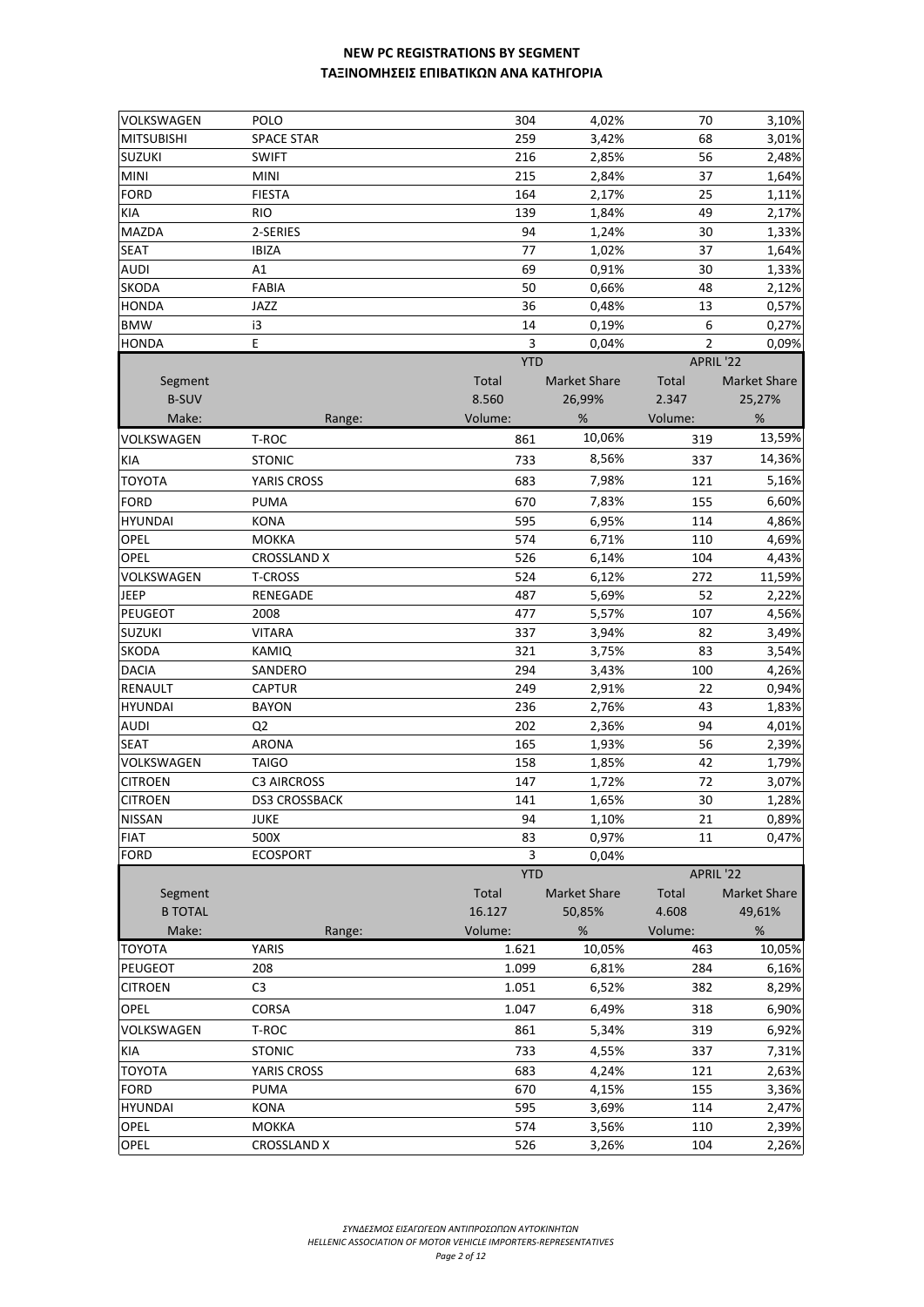| <b>VOLKSWAGEN</b>                 | T-CROSS                     | 524        | 3,25%               | 272                 | 5,90%            |
|-----------------------------------|-----------------------------|------------|---------------------|---------------------|------------------|
| <b>JEEP</b>                       | RENEGADE                    | 487        | 3,02%               | 52                  | 1,13%            |
| <b>PEUGEOT</b>                    | 2008                        | 477        | 2,96%               | 107                 | 2,32%            |
| <b>HYUNDAI</b>                    | i 20                        | 401        | 2,49%               | 111                 | 2,41%            |
| <b>RENAULT</b>                    | <b>CLIO</b>                 | 394        | 2,44%               | 80                  | 1,74%            |
| <b>SUZUKI</b>                     | <b>VITARA</b>               | 337        | 2,09%               | 82                  | 1,78%            |
| <b>SKODA</b>                      | KAMIQ                       | 321        | 1,99%               | 83                  | 1,80%            |
| <b>NISSAN</b>                     | <b>MICRA</b>                | 314        | 1,95%               | 152                 | 3,30%            |
| VOLKSWAGEN                        | POLO                        | 304        | 1,89%               | 70                  | 1,52%            |
| <b>DACIA</b>                      | SANDERO                     | 294        | 1,82%               | 100                 | 2,17%            |
| <b>MITSUBISHI</b>                 | <b>SPACE STAR</b>           | 259        | 1,61%               | 68                  | 1,48%            |
| <b>RENAULT</b>                    | <b>CAPTUR</b>               | 249        | 1,54%               | 22                  | 0,48%            |
| <b>HYUNDAI</b>                    | <b>BAYON</b>                | 236        | 1,46%               | 43                  | 0,93%            |
| <b>SUZUKI</b>                     | <b>SWIFT</b>                | 216        | 1,34%               | 56                  | 1,22%            |
| <b>MINI</b>                       | <b>MINI</b>                 | 215        | 1,33%               | 37                  | 0,80%            |
| <b>AUDI</b>                       | Q <sub>2</sub>              | 202        | 1,25%               | 94                  | 2,04%            |
| <b>SEAT</b>                       | <b>ARONA</b>                | 165        | 1,02%               | 56                  | 1,22%            |
| <b>FORD</b>                       | <b>FIESTA</b>               | 164        | 1,02%               | 25                  | 0,54%            |
| VOLKSWAGEN                        | <b>TAIGO</b>                | 158        | 0,98%               | 42                  | 0,91%            |
| <b>CITROEN</b>                    | <b>C3 AIRCROSS</b>          | 147        | 0,91%               | 72                  | 1,56%            |
| <b>CITROEN</b>                    | <b>DS3 CROSSBACK</b>        | 141        | 0,87%               | 30                  | 0,65%            |
| <b>KIA</b>                        | <b>RIO</b>                  | 139        | 0,86%               | 49                  | 1,06%            |
| <b>MAZDA</b>                      | 2-SERIES                    | 94         | 0,58%               | 30                  | 0,65%            |
| <b>NISSAN</b>                     | <b>JUKE</b>                 | 94         | 0,58%               | 21                  | 0,46%            |
| <b>FIAT</b>                       | 500X                        | 83         | 0,51%               | 11                  | 0,24%            |
| <b>SEAT</b>                       | <b>IBIZA</b>                | 77         | 0,48%               | 37                  | 0,80%            |
| <b>AUDI</b>                       | A1                          | 69         | 0,43%               | 30                  | 0,65%            |
| <b>SKODA</b>                      | FABIA                       | 50         | 0,31%               | 48                  | 1,04%            |
| <b>HONDA</b>                      | JAZZ                        | 36         | 0,22%               | 13                  | 0,28%            |
|                                   |                             |            |                     |                     |                  |
| <b>BMW</b>                        | i3                          | 14         |                     | 6                   |                  |
|                                   | E                           | 3          | 0,09%               | 2                   | 0,13%<br>0,04%   |
| <b>HONDA</b><br><b>FORD</b>       | <b>ECOSPORT</b>             | 3          | 0,02%<br>0,02%      |                     |                  |
|                                   |                             | <b>YTD</b> |                     | APRIL '22           |                  |
|                                   |                             | Total      | <b>Market Share</b> | Total               | Market Share     |
| Segment<br>C                      |                             | 3.088      | 9,74%               | 1.006               |                  |
| Make:                             |                             | Volume:    | %                   | Volume:             | 10,83%<br>%      |
| <b>TOYOTA</b>                     | Range:<br><b>COROLLA</b>    | 928        | 30,05%              | 240                 | 23,86%           |
|                                   |                             |            |                     |                     |                  |
| <b>MERCEDES</b><br><b>HYUNDAI</b> | A-SERIES<br>i 30            | 510<br>423 | 16,52%<br>13,70%    | 197<br>149          | 19,58%<br>14,81% |
| <b>BMW</b>                        | 1-SERIES                    | 229        | 7,42%               | 95                  | 9,44%            |
| <b>AUDI</b>                       | A <sub>3</sub>              | 180        | 5,83%               | 68                  |                  |
| VOLKSWAGEN                        | GOLF                        | 149        | 4,83%               | 74                  | 6,76%            |
|                                   | C4                          |            |                     |                     | 7,36%            |
| <b>CITROEN</b>                    |                             | 142        | 4,60%               | 35                  | 3,48%            |
| SKODA                             | <b>SCALA</b>                | 108        | 3,50%               | 36<br>1             | 3,58%            |
| <b>PEUGEOT</b>                    | 301                         | 92         | 2,98%               |                     | 0,10%            |
| <b>PEUGEOT</b>                    | 308                         | 67         | 2,17%               | 19                  | 1,89%            |
| <b>BMW</b>                        | 2-SERIES                    | 51         | 1,65%               | 24                  | 2,39%            |
| <b>FIAT</b>                       | TIPO                        | 46         | 1,49%               | 13                  | 1,29%            |
| VOLKSWAGEN                        | ID.3                        | 38         | 1,23%               | 10                  | 0,99%            |
| <b>SEAT</b>                       | LEON                        | 35         | 1,13%               | 17                  | 1,69%            |
| <b>FORD</b>                       | <b>FOCUS</b>                | 27         | 0,87%               | 2                   | 0,20%            |
| <b>CITROEN</b>                    | DS4                         | 19         | 0,62%               | $11\,$              | 1,09%            |
| <b>NISSAN</b>                     | LEAF                        | 12         | 0,39%               | 5                   | 0,50%            |
| <b>MERCEDES</b><br>MAZDA          | <b>B-SERIES</b><br>3-SERIES | 12<br>8    | 0,39%<br>0,26%      | $\overline{2}$<br>3 | 0,20%<br>0,30%   |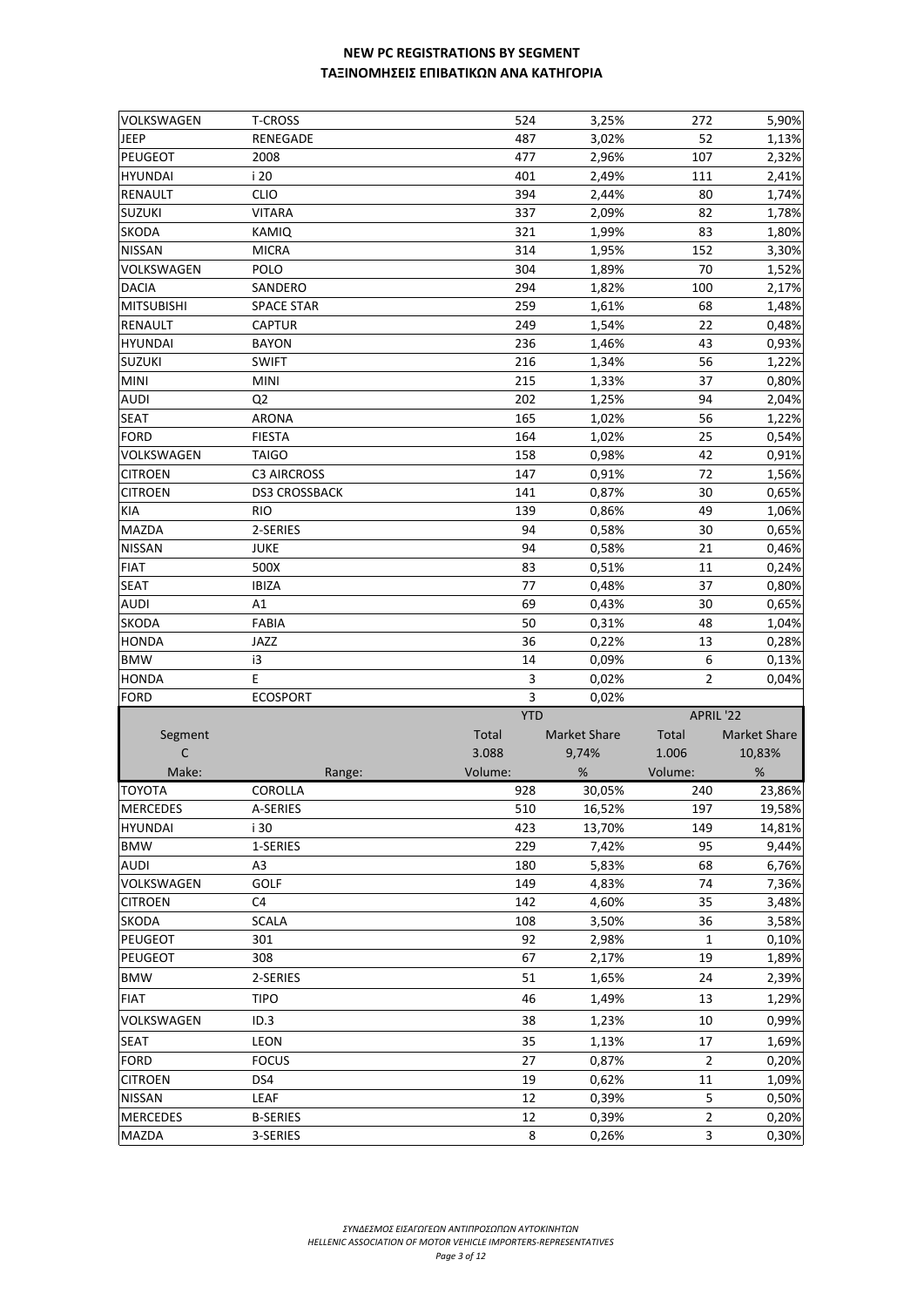| <b>MINI</b>       | CLUBMAN                 | 5              | 0,16%               | 2              | 0,20%               |
|-------------------|-------------------------|----------------|---------------------|----------------|---------------------|
| <b>CUPRA</b>      | LEON                    | $\overline{2}$ | 0,06%               | 2              | 0,20%               |
| <b>CUPRA</b>      | <b>BORN</b>             | $\overline{2}$ | 0,06%               | 1              | 0,10%               |
| <b>DACIA</b>      | LOGAN                   | 1              | 0,03%               |                |                     |
| OPEL              | <b>ASTRA</b>            | 1              | 0,03%               |                |                     |
| <b>CITROEN</b>    | C-ELYSEE                | 1              | 0,03%               |                |                     |
|                   |                         | <b>YTD</b>     |                     | APRIL '22      |                     |
| Segment           |                         | Total          | <b>Market Share</b> | Total          | <b>Market Share</b> |
| C-SUV             |                         | 7.664          | 24,16%              | 2.358          | 25,38%              |
| Make:             | Range:                  | Volume:        | %                   | Volume:        | %                   |
| <b>TOYOTA</b>     | $C-HR$                  | 1.109          | 14,47%              | 378            | 16,03%              |
| PEUGEOT           | 3008                    | 582            | 7,59%               | 324            | 13,74%              |
| <b>DACIA</b>      | <b>DUSTER</b>           | 562            | 7,33%               | 72             | 3,05%               |
| <b>AUDI</b>       | Q <sub>3</sub>          | 559            | 7,29%               | 131            | 5,56%               |
| <b>BMW</b>        | X1-SERIES               | 481            | 6,28%               | 111            | 4,71%               |
| <b>MERCEDES</b>   | <b>GLA-SERIES</b>       | 477            | 6,22%               | 225            | 9,54%               |
| <b>NISSAN</b>     | QASHQAI                 | 456            | 5,95%               | 163            | 6,91%               |
| <b>HYUNDAI</b>    | <b>TUCSON</b>           | 422            | 5,51%               | 148            | 6,28%               |
| <b>JEEP</b>       | <b>COMPASS</b>          | 375            | 4,89%               | 99             | 4,20%               |
| <b>MINI</b>       | <b>COUNTRYMAN (NEW)</b> | 359            | 4,68%               | 55             | 2,33%               |
| VOLVO             | <b>XC40</b>             | 301            | 3,93%               | 74             | 3,14%               |
| <b>BMW</b>        | X2-SERIES               | 284            | 3,71%               | 36             | 1,53%               |
| <b>FORD</b>       | <b>KUGA</b>             | 236            | 3,08%               | 53             | 2,25%               |
| VOLKSWAGEN        | TIGUAN                  | 215            | 2,81%               | 107            | 4,54%               |
| <b>KIA</b>        | <b>XCEED</b>            | 198            | 2,58%               | 106            | 4,50%               |
| <b>SUZUKI</b>     | SX4                     | 171            | 2,23%               | 39             | 1,65%               |
| <b>KIA</b>        | <b>NEW SPORTAGE</b>     | 150            | 1,96%               | 35             | 1,48%               |
| <b>CUPRA</b>      | <b>FORMENTOR</b>        | 137            | 1,79%               | 49             | 2,08%               |
| <b>CITROEN</b>    | DS7 CROSSBACK           | 98             | 1,28%               | 55             | 2,33%               |
| <b>LAND ROVER</b> | RANGE ROVER EVOQUE      | 79             | 1,03%               | 12             | 0,51%               |
| MAZDA             | $CX-30$                 | 59             | 0,77%               | 23             | 0,98%               |
| <b>SKODA</b>      | KAROQ                   | 58             | 0,76%               | 7              | 0,30%               |
| OPEL              | <b>GRANDLAND X</b>      | 50             | 0,65%               | 13             | 0,55%               |
| <b>CITROEN</b>    | <b>C5 AIRCROSS</b>      | 49             | 0,64%               | 3              | 0,13%               |
| <b>MERCEDES</b>   |                         |                |                     |                |                     |
|                   | EQA                     | 46             | 0,60%               | 9              | 0,38%               |
| <b>HONDA</b>      | HR-V                    | 34             | 0,44%               | 7              | 0,30%               |
| <b>LEXUS</b>      | UX-SERIES               | 34             | 0,44%               | $\overline{4}$ | 0,17%               |
| SUBARU            | XV                      | 23             | 0,30%               | $\overline{4}$ | 0,17%               |
| <b>LAND ROVER</b> | DEFENDER                | 18             | 0,23%               | 6              | 0,25%               |
| <b>RENAULT</b>    | KADJAR                  | 13             | 0,17%               | 3              | 0,13%               |
| <b>VOLVO</b>      | C40                     | 13             | 0,17%               | $\overline{2}$ | 0,08%               |
| <b>JAGUAR</b>     | E-PACE                  | 6              | 0,08%               | $\overline{2}$ | 0,08%               |
| <b>MAZDA</b>      | $CX-5$                  | 6              | 0,08%               |                |                     |
| <b>MITSUBISHI</b> | <b>ECLIPSE CROSS</b>    | 2              | 0,03%               | 2              | 0,08%               |
| MAZDA             | MX-30                   | 1              | 0,01%               | 1              | 0,04%               |
| <b>KIA</b>        | <b>NIRO</b>             | 1              | 0,01%               |                |                     |
|                   |                         | <b>YTD</b>     |                     | APRIL '22      |                     |
| Segment           |                         | Total          | <b>Market Share</b> | Total          | <b>Market Share</b> |
| C TOTAL           |                         | 10.752         | 33,90%              | 3.364          | 36,21%              |
| Make:             | Range:                  | Volume:        | %                   | Volume:        | $\%$                |
| <b>TOYOTA</b>     | $C-HR$                  | 1.109          | 10,31%              | 378            | 11,24%              |
| <b>TOYOTA</b>     | COROLLA                 | 928            | 8,63%               | 240            | 7,13%               |
| PEUGEOT           | 3008                    | 582            | 5,41%               | 324            | 9,63%               |
| <b>DACIA</b>      | <b>DUSTER</b>           | 562            | 5,23%               | 72             | 2,14%               |
| <b>AUDI</b>       | Q3                      | 559            | 5,20%               | 131            | 3,89%               |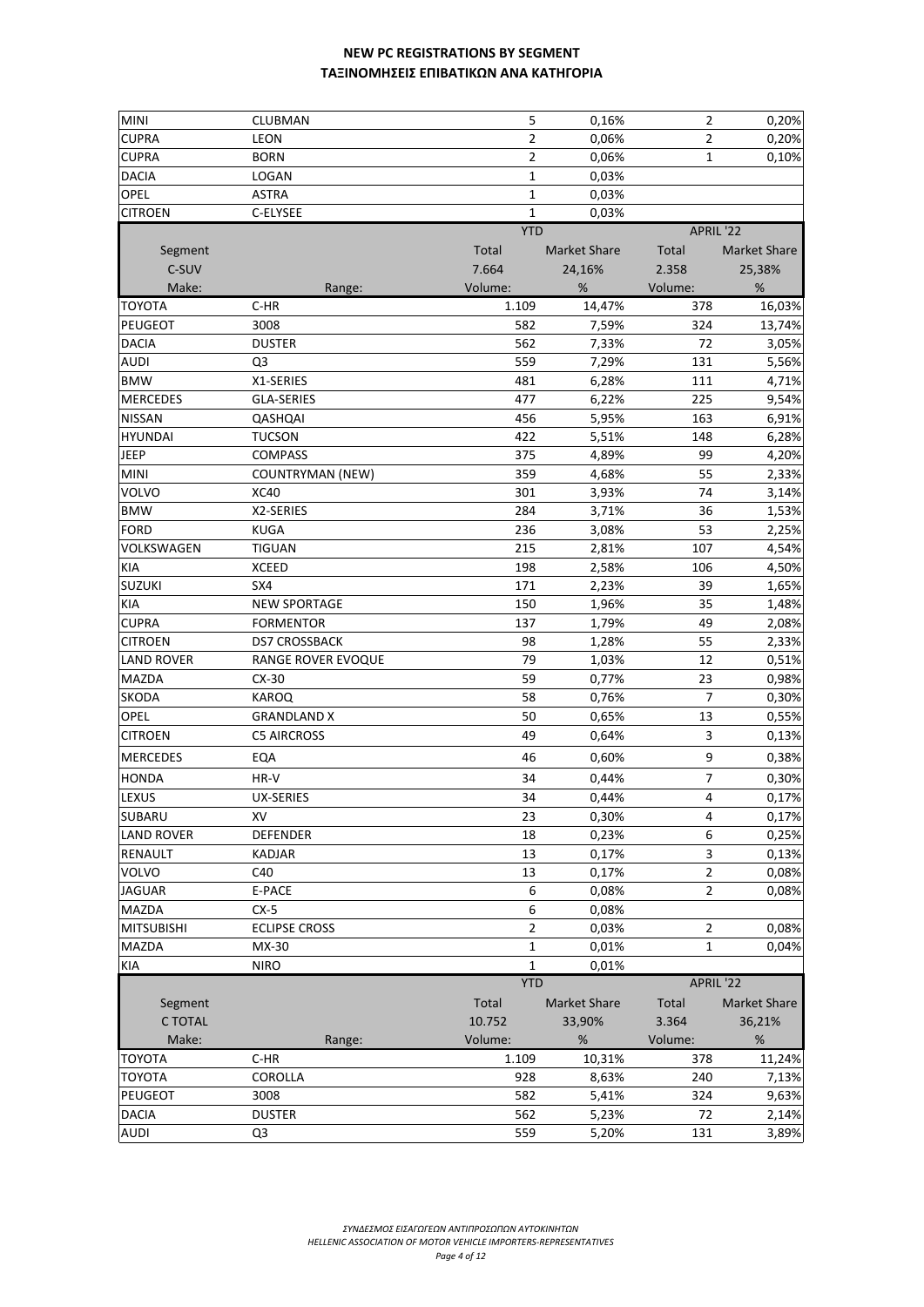| <b>MERCEDES</b>   | A-SERIES                | 510            | 4,74% | 197            | 5,86% |
|-------------------|-------------------------|----------------|-------|----------------|-------|
| <b>BMW</b>        | X1-SERIES               | 481            | 4,47% | 111            | 3,30% |
| <b>MERCEDES</b>   | GLA-SERIES              | 477            | 4,44% | 225            | 6,69% |
| <b>NISSAN</b>     | QASHQAI                 | 456            | 4,24% | 163            | 4,85% |
| <b>HYUNDAI</b>    | i 30                    | 423            | 3,93% | 149            | 4,43% |
| <b>HYUNDAI</b>    | <b>TUCSON</b>           | 422            | 3,92% | 148            | 4,40% |
| JEEP              | <b>COMPASS</b>          | 375            | 3,49% | 99             | 2,94% |
| <b>MINI</b>       | <b>COUNTRYMAN (NEW)</b> | 359            | 3,34% | 55             | 1,63% |
| <b>VOLVO</b>      | <b>XC40</b>             | 301            | 2,80% | 74             | 2,20% |
| <b>BMW</b>        | X2-SERIES               | 284            | 2,64% | 36             | 1,07% |
| <b>FORD</b>       | <b>KUGA</b>             | 236            | 2,19% | 53             | 1,58% |
| <b>BMW</b>        | 1-SERIES                | 229            | 2,13% | 95             | 2,82% |
| VOLKSWAGEN        | <b>TIGUAN</b>           | 215            | 2,00% | 107            | 3,18% |
| KIA               | <b>XCEED</b>            | 198            | 1,84% | 106            | 3,15% |
| <b>AUDI</b>       | A3                      | 180            | 1,67% | 68             | 2,02% |
| <b>SUZUKI</b>     | SX4                     | 171            | 1,59% | 39             | 1,16% |
| KIA               | <b>NEW SPORTAGE</b>     | 150            | 1,40% | 35             | 1,04% |
| VOLKSWAGEN        | <b>GOLF</b>             | 149            | 1,39% | 74             | 2,20% |
| <b>CITROEN</b>    | C4                      | 142            | 1,32% | 35             | 1,04% |
| <b>CUPRA</b>      | <b>FORMENTOR</b>        | 137            | 1,27% | 49             | 1,46% |
| <b>SKODA</b>      | <b>SCALA</b>            | 108            | 1,00% | 36             | 1,07% |
| <b>CITROEN</b>    | <b>DS7 CROSSBACK</b>    | 98             | 0,91% | 55             | 1,63% |
| PEUGEOT           | 301                     | 92             | 0,86% | 1              | 0,03% |
| <b>LAND ROVER</b> | RANGE ROVER EVOQUE      | 79             | 0,73% | 12             | 0,36% |
| <b>PEUGEOT</b>    | 308                     | 67             | 0,62% | 19             | 0,56% |
| <b>MAZDA</b>      | $CX-30$                 | 59             | 0,55% | 23             | 0,68% |
| <b>SKODA</b>      | <b>KAROQ</b>            | 58             | 0,54% | 7              | 0,21% |
| <b>BMW</b>        | 2-SERIES                | 51             | 0,47% | 24             | 0,71% |
| <b>OPEL</b>       | <b>GRANDLAND X</b>      | 50             | 0,47% | 13             | 0,39% |
| <b>CITROEN</b>    | <b>C5 AIRCROSS</b>      | 49             | 0,46% | 3              | 0,09% |
| <b>FIAT</b>       | <b>TIPO</b>             | 46             | 0,43% | 13             | 0,39% |
| <b>MERCEDES</b>   | EQA                     | 46             | 0,43% | 9              | 0,27% |
| VOLKSWAGEN        | ID.3                    | 38             | 0,35% | 10             | 0,30% |
| <b>SEAT</b>       | LEON                    | 35             | 0,33% | 17             | 0,51% |
| <b>HONDA</b>      | HR-V                    | 34             | 0,32% | $\overline{7}$ | 0,21% |
| LEXUS             | <b>UX-SERIES</b>        | 34             | 0,32% | 4              | 0,12% |
| <b>FORD</b>       | <b>FOCUS</b>            | 27             | 0,25% | $\overline{2}$ | 0,06% |
| SUBARU            | XV                      | 23             | 0,21% | 4              | 0,12% |
| <b>CITROEN</b>    | DS4                     | 19             | 0,18% | 11             | 0,33% |
| <b>LAND ROVER</b> | <b>DEFENDER</b>         | 18             | 0,17% | 6              | 0,18% |
| RENAULT           | <b>KADJAR</b>           | 13             | 0,12% | 3              | 0,09% |
| VOLVO             | C40                     | 13             | 0,12% | $\overline{2}$ | 0,06% |
| <b>NISSAN</b>     | LEAF                    | 12             | 0,11% | 5              | 0,15% |
| <b>MERCEDES</b>   | <b>B-SERIES</b>         | 12             | 0,11% | $\overline{2}$ | 0,06% |
| MAZDA             | 3-SERIES                | 8              | 0,07% | 3              | 0,09% |
| <b>JAGUAR</b>     | E-PACE                  | 6              | 0,06% | $\overline{2}$ | 0,06% |
| <b>MAZDA</b>      | $CX-5$                  | 6              | 0,06% |                |       |
| <b>MINI</b>       | CLUBMAN                 | 5              | 0,05% | $\overline{2}$ | 0,06% |
| <b>CUPRA</b>      | LEON                    | $\overline{2}$ | 0,02% | $\overline{2}$ | 0,06% |
| <b>MITSUBISHI</b> | <b>ECLIPSE CROSS</b>    | $\overline{2}$ | 0,02% | $\overline{2}$ | 0,06% |
| <b>CUPRA</b>      | <b>BORN</b>             | $\overline{2}$ | 0,02% | 1              | 0,03% |
| <b>MAZDA</b>      | MX-30                   | 1              | 0,01% | 1              | 0,03% |
| <b>CITROEN</b>    | C-ELYSEE                | 1              | 0,01% |                |       |
| KIA               | <b>NIRO</b>             | $\mathbf{1}$   | 0,01% |                |       |
| OPEL              | <b>ASTRA</b>            | $\mathbf{1}$   | 0,01% |                |       |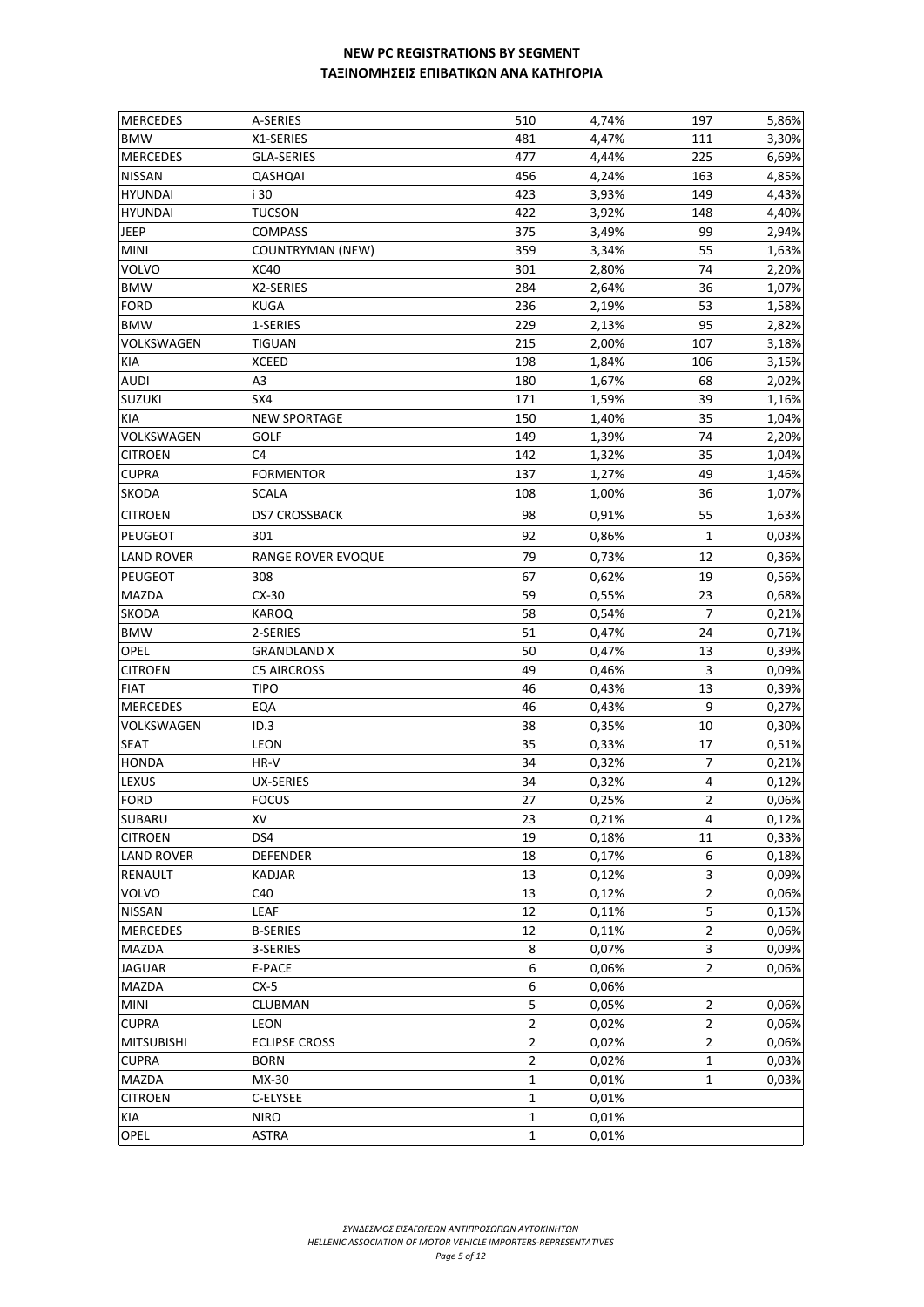| <b>DACIA</b>                       | LOGAN                  | 1              | 0,01%               |                  |                |
|------------------------------------|------------------------|----------------|---------------------|------------------|----------------|
|                                    |                        | <b>YTD</b>     |                     | APRIL '22        |                |
| Segment                            |                        | <b>Total</b>   | <b>Market Share</b> | Total            | Market Share   |
| D                                  |                        | 452            | 1,43%               | 155              | 1,67%          |
| Make:                              | Range:                 | Volume:        | %                   | Volume:          | %              |
| <b>TESLA</b>                       | MODEL <sub>3</sub>     | 110            | 24,34%              | 69               | 44,52%         |
| SKODA                              | <b>OCTAVIA</b>         | 110            | 24,34%              | 9                | 5,81%          |
| <b>BMW</b>                         | 3-SERIES               | 54             | 11,95%              | 11               | 7,10%          |
| <b>MERCEDES</b>                    | CLA-SERIES             | 47             | 10,40%              | 25               | 16,13%         |
| <b>MERCEDES</b>                    | C-SERIES               | 43             | 9,51%               | 18               | 11,61%         |
| <b>BMW</b>                         | 4-SERIES               | 36             | 7,96%               | 11               | 7,10%          |
| <b>ALFA ROMEO</b>                  | <b>GIULIA</b>          | 16             | 3,54%               | $\overline{2}$   | 1,29%          |
| <b>AUDI</b>                        | A4                     | 10             | 2,21%               | $\overline{2}$   | 1,29%          |
| VOLKSWAGEN                         | PASSAT                 | 6              | 1,33%               |                  |                |
| TOYOTA                             | PRIUS                  | 4              | 0,88%               | $\overline{2}$   | 1,29%          |
| VOLVO                              | V60                    | 3              | 0,66%               | $\overline{2}$   | 1,29%          |
| VOLVO                              | <b>S60</b>             | 3              | 0,66%               | $\overline{2}$   | 1,29%          |
| <b>SUZUKI</b>                      | SWACE                  | 3              | 0,66%               | $\mathbf 1$      | 0,65%          |
| <b>BMW</b>                         | i4                     | 3              | 0,66%               | $\mathbf{1}$     | 0,65%          |
| PEUGEOT                            | 508                    | 3              | 0,66%               |                  |                |
| <b>AUDI</b>                        | A <sub>5</sub>         | $\mathbf{1}$   | 0,22%               |                  |                |
|                                    |                        | <b>YTD</b>     |                     | APRIL '22        |                |
| Segment                            |                        | Total          | <b>Market Share</b> | Total            | Market Share   |
| D-SUV                              |                        | 1.284          | 4,05%               | 370              | 3,98%          |
| Make:                              | Range:                 | Volume:        | %                   | Volume:          | %              |
| VOLVO                              | <b>XC60</b>            | 157            | 12,23%              | 46               | 12,43%         |
| SKODA                              | <b>KODIAQ</b>          | 156            | 12,15%              | 36               | 9,73%          |
| <b>MERCEDES</b>                    | <b>GLC-SERIES</b>      | 147            | 11,45%              | 52               | 14,05%         |
| TOYOTA                             | RAV4                   | 136            | 10,59%              | 24               | 6,49%          |
| RENAULT                            | ARKANA                 | 98             | 7,63%               | 39               | 10,54%         |
| <b>TESLA</b>                       | <b>MODELY</b>          | 81             | 6,31%               | 17               | 4,59%          |
| <b>MERCEDES</b>                    | GLB-SERIES             | 73             | 5,69%               | 12               | 3,24%          |
| PEUGEOT                            | 5008                   | 57             | 4,44%               | 22               | 5,95%          |
| VOLKSWAGEN                         | ID.4                   | 55             | 4,28%               | 23               | 6,22%          |
| <b>BMW</b>                         | X3-SERIES              | 32             | 2,49%               | 10               | 2,70%          |
|                                    |                        | 26             |                     |                  |                |
| SKODA                              | <b>ENYAQ IV</b>        |                | 2,02%               | 3                | 0,81%          |
| <b>JAGUAR</b><br><b>LAND ROVER</b> | F-PACE                 | 24             | 1,87%<br>1,79%      | 17               | 4,59%<br>2,70% |
|                                    | <b>DISCOVERY SPORT</b> | 23             |                     | 10               |                |
| AUDI                               | Q4                     | 22             | 1,71%               | 6                | 1,62%          |
| JEEP                               | WRANGLER               | 21             | 1,64%               | 8                | 2,16%          |
| <b>AUDI</b>                        | Q5                     | 21             | 1,64%               | 7                | 1,89%          |
| <b>FORD</b>                        | <b>MUSTANG MACH-E</b>  | 19             | 1,48%               |                  |                |
| <b>NISSAN</b>                      | X-TRAIL                | 15             | 1,17%               | 4                | 1,08%          |
| KIA                                | EV <sub>6</sub>        | 15             | 1,17%               | $\overline{2}$   | 0,54%          |
| <b>PORSCHE</b>                     | <b>MACAN</b>           | 15             | 1,17%               | $\overline{2}$   | 0,54%          |
| <b>ALFA ROMEO</b>                  | <b>STELVIO</b>         | 14             | 1,09%               | $\boldsymbol{6}$ | 1,62%          |
| <b>BMW</b>                         | iX3                    | 13             | 1,01%               | $\overline{2}$   | 0,54%          |
| SUBARU                             | <b>FORESTER</b>        | 12             | 0,93%               | 7                | 1,89%          |
| <b>HONDA</b>                       | $CR-V$                 | 12             | 0,93%               | 4                | 1,08%          |
| <b>BMW</b>                         | X4-SERIES              | 9              | 0,70%               | 4                | 1,08%          |
| <b>LAND ROVER</b>                  | RANGE ROVER VELAR      | 9              | 0,70%               | 3                | 0,81%          |
| <b>MERCEDES</b>                    | EQB                    | 6              | 0,47%               |                  |                |
| <b>MERCEDES</b>                    | EQC                    | 4              | 0,31%               |                  |                |
| LEXUS                              | RX-SERIES              | 3              | 0,23%               |                  |                |
| TOYOTA                             | <b>LAND CRUISER</b>    | $\overline{2}$ | 0,16%               | $\mathbf{1}$     | 0,27%          |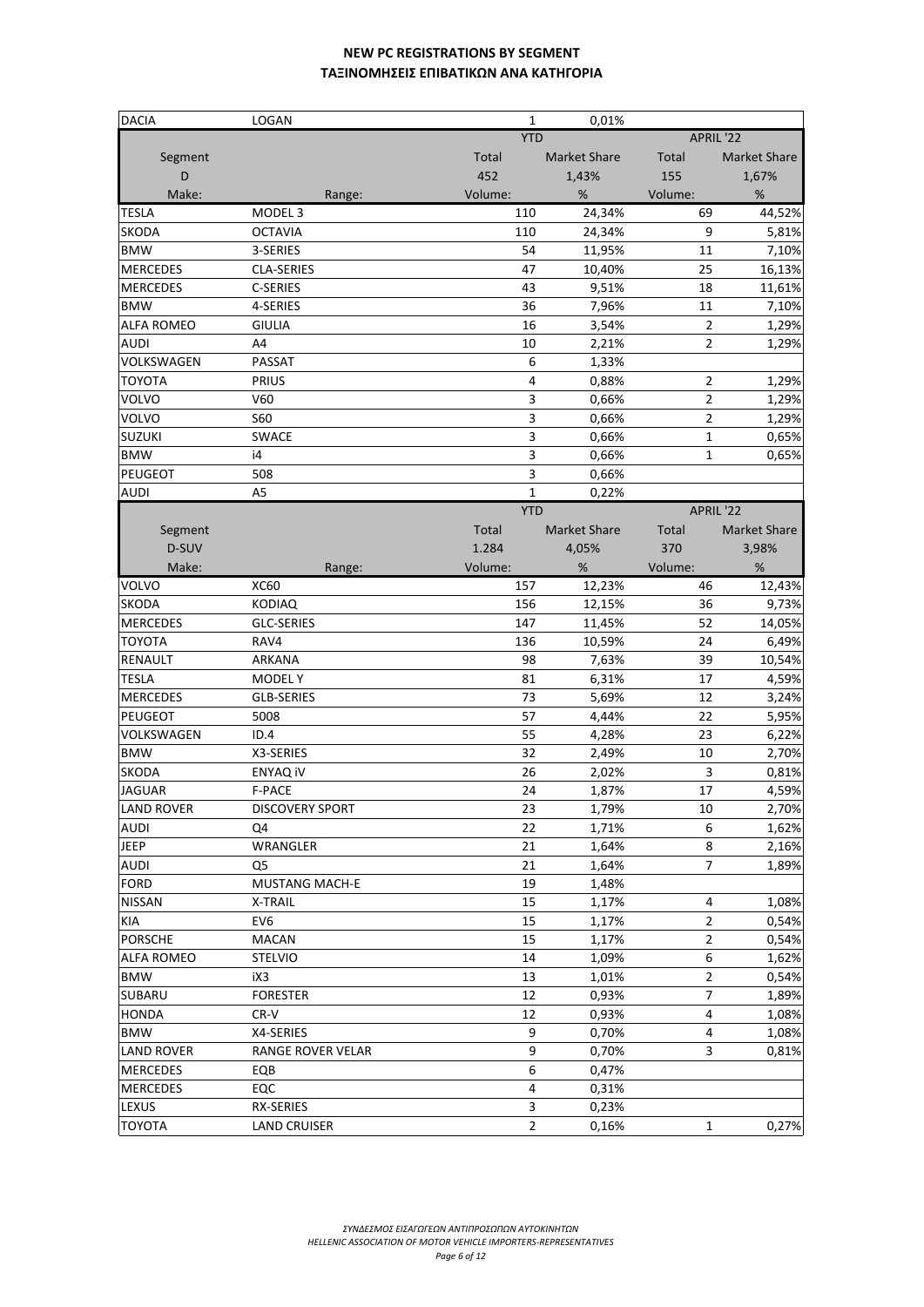| <b>SEAT</b>       | <b>TARRACO</b>         | 2              | 0,16%               | 1              | 0,27%               |
|-------------------|------------------------|----------------|---------------------|----------------|---------------------|
| VOLKSWAGEN        | ID.5                   | $\mathbf 1$    | 0,08%               | $\mathbf{1}$   | 0,27%               |
| <b>HYUNDAI</b>    | IONIQ <sub>5</sub>     | $\mathbf 1$    | 0,08%               | $\mathbf 1$    | 0,27%               |
| VOLKSWAGEN        | <b>TOUAREG</b>         | $\mathbf{1}$   | 0,08%               |                |                     |
| <b>SUZUKI</b>     | <b>ACROSS</b>          | $\mathbf 1$    | 0,08%               |                |                     |
| <b>KIA</b>        | SORENTO                | $\mathbf{1}$   | 0,08%               |                |                     |
|                   |                        | <b>YTD</b>     |                     | APRIL '22      |                     |
| Segment           |                        | Total          | <b>Market Share</b> | Total          | <b>Market Share</b> |
| <b>D TOTAL</b>    |                        | 1.736          | 5,47%               | 525            | 5,65%               |
| Make:             | Range:                 | Volume:        | %                   | Volume:        | $\%$                |
| <b>VOLVO</b>      | <b>XC60</b>            | 157            | 9,04%               | 46             | 8,76%               |
| <b>SKODA</b>      | <b>KODIAQ</b>          | 156            | 8,99%               | 36             | 6,86%               |
| <b>MERCEDES</b>   | GLC-SERIES             | 147            | 8,47%               | 52             | 9,90%               |
| <b>TOYOTA</b>     | RAV4                   | 136            | 7,83%               | 24             | 4,57%               |
| <b>TESLA</b>      | MODEL <sub>3</sub>     | 110            | 6,34%               | 69             | 13,14%              |
| <b>SKODA</b>      | <b>OCTAVIA</b>         | 110            | 6,34%               | 9              | 1,71%               |
| <b>RENAULT</b>    | ARKANA                 | 98             | 5,65%               | 39             | 7,43%               |
| <b>TESLA</b>      | <b>MODELY</b>          | 81             | 4,67%               | 17             | 3,24%               |
| <b>MERCEDES</b>   | <b>GLB-SERIES</b>      | 73             | 4,21%               | 12             | 2,29%               |
| <b>PEUGEOT</b>    | 5008                   | 57             | 3,28%               | 22             | 4,19%               |
| VOLKSWAGEN        | ID.4                   | 55             | 3,17%               | 23             | 4,38%               |
| <b>BMW</b>        | 3-SERIES               | 54             | 3,11%               | 11             | 2,10%               |
| <b>MERCEDES</b>   | CLA-SERIES             | 47             | 2,71%               | 25             | 4,76%               |
| <b>MERCEDES</b>   | C-SERIES               | 43             | 2,48%               | 18             | 3,43%               |
| <b>BMW</b>        | 4-SERIES               | 36             | 2,07%               | 11             | 2,10%               |
| <b>BMW</b>        | X3-SERIES              | 32             | 1,84%               | 10             | 1,90%               |
| <b>SKODA</b>      | <b>ENYAQ IV</b>        | 26             | 1,50%               | 3              | 0,57%               |
| <b>JAGUAR</b>     | <b>F-PACE</b>          | 24             | 1,38%               | 17             | 3,24%               |
| <b>LAND ROVER</b> | <b>DISCOVERY SPORT</b> | 23             | 1,32%               | 10             | 1,90%               |
| <b>AUDI</b>       | Q4                     | 22             | 1,27%               | 6              | 1,14%               |
| <b>JEEP</b>       | WRANGLER               | 21             | 1,21%               | 8              | 1,52%               |
| <b>AUDI</b>       | Q <sub>5</sub>         | 21             | 1,21%               | $\overline{7}$ | 1,33%               |
| <b>FORD</b>       | <b>MUSTANG MACH-E</b>  | 19             | 1,09%               |                |                     |
| <b>ALFA ROMEO</b> | <b>GIULIA</b>          | 16             | 0,92%               | $\overline{2}$ | 0,38%               |
| <b>NISSAN</b>     | X-TRAIL                | 15             | 0,86%               | $\overline{4}$ | 0,76%               |
| KIA               | EV <sub>6</sub>        | 15             | 0,86%               | $\overline{2}$ | 0,38%               |
| <b>PORSCHE</b>    | <b>MACAN</b>           | 15             | 0,86%               | $\overline{2}$ | 0,38%               |
| <b>ALFA ROMEO</b> | <b>STELVIO</b>         | 14             | 0,81%               | 6              | 1,14%               |
| <b>BMW</b>        | iX3                    | 13             | 0,75%               | 2              | 0,38%               |
| SUBARU            | <b>FORESTER</b>        | 12             | 0,69%               | $\overline{7}$ | 1,33%               |
| <b>HONDA</b>      | $CR-V$                 | 12             | 0,69%               | 4              | 0,76%               |
| <b>AUDI</b>       | A4                     | 10             | 0,58%               | $\overline{2}$ | 0,38%               |
| <b>BMW</b>        | X4-SERIES              | 9              | 0,52%               | 4              | 0,76%               |
| <b>LAND ROVER</b> | RANGE ROVER VELAR      | 9              | 0,52%               | 3              | 0,57%               |
|                   |                        |                |                     |                |                     |
| <b>MERCEDES</b>   | EQB                    | 6              | 0,35%               |                |                     |
| VOLKSWAGEN        | PASSAT                 | 6              | 0,35%               |                |                     |
| <b>TOYOTA</b>     | <b>PRIUS</b>           | 4              | 0,23%               | 2              | 0,38%               |
| <b>MERCEDES</b>   | EQC                    | 4              | 0,23%               |                |                     |
| <b>VOLVO</b>      | V60                    | 3              | 0,17%               | 2              | 0,38%               |
| VOLVO             | <b>S60</b>             | 3              | 0,17%               | 2              | 0,38%               |
| <b>SUZUKI</b>     | SWACE                  | 3              | 0,17%               | 1              | 0,19%               |
| <b>BMW</b>        | i4                     | 3              | 0,17%               | 1              | 0,19%               |
| LEXUS             | RX-SERIES              | 3              | 0,17%               |                |                     |
| <b>PEUGEOT</b>    | 508                    | 3              | 0,17%               |                |                     |
| <b>TOYOTA</b>     | <b>LAND CRUISER</b>    | $\overline{2}$ | 0,12%               | 1              | 0,19%               |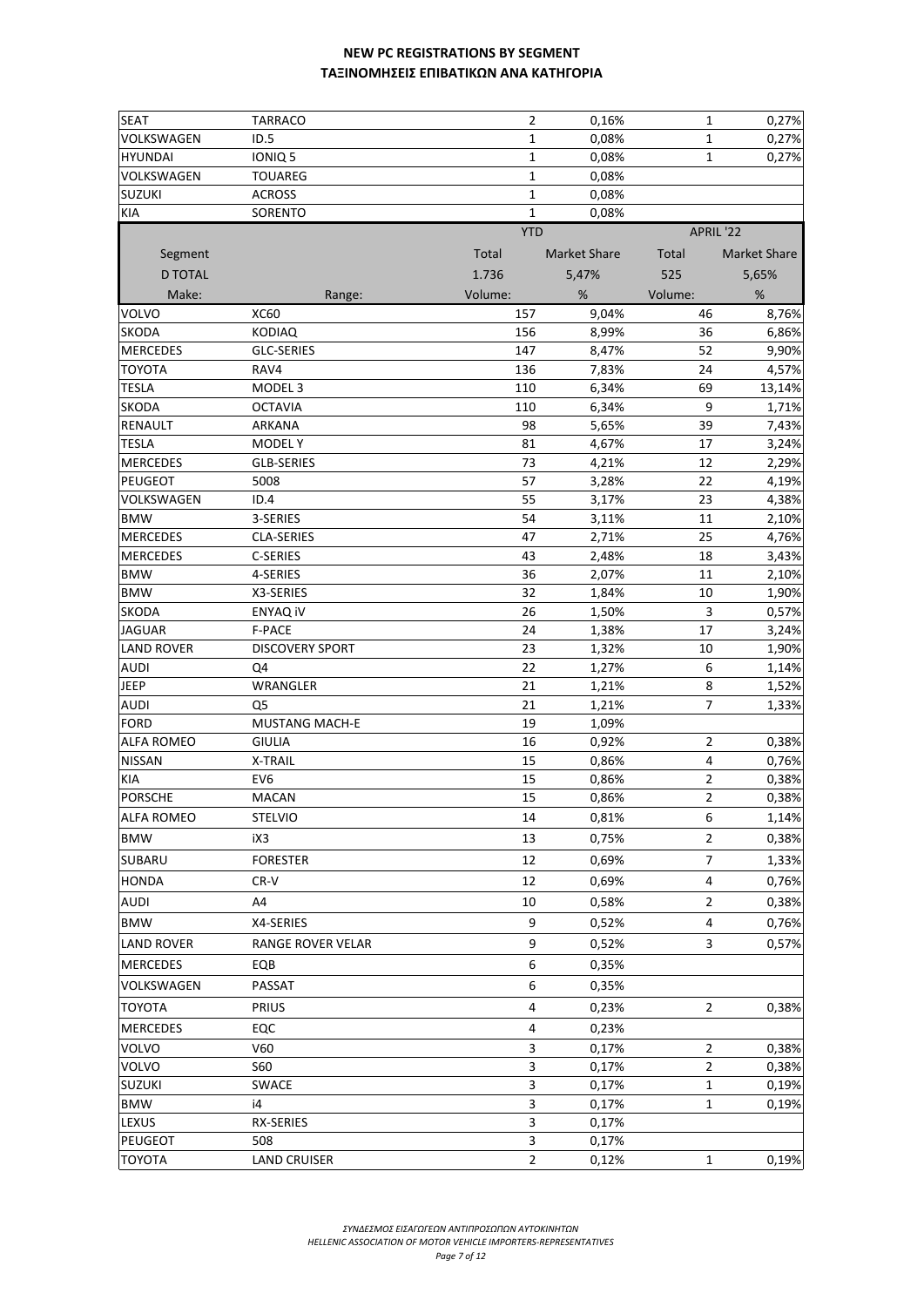| <b>SEAT</b>       | <b>TARRACO</b>           |         | 2            | 0,12%               | $\mathbf{1}$   | 0,19%               |
|-------------------|--------------------------|---------|--------------|---------------------|----------------|---------------------|
| <b>HYUNDAI</b>    | IONIQ 5                  |         | 1            | 0,06%               | $\mathbf{1}$   | 0,19%               |
| VOLKSWAGEN        | ID.5                     |         | 1            | 0,06%               | $\mathbf{1}$   | 0,19%               |
| <b>SUZUKI</b>     | <b>ACROSS</b>            |         | $\mathbf 1$  | 0,06%               |                |                     |
| AUDI              | A <sub>5</sub>           |         | 1            | 0,06%               |                |                     |
| <b>KIA</b>        | SORENTO                  |         | $\mathbf{1}$ | 0,06%               |                |                     |
| VOLKSWAGEN        | <b>TOUAREG</b>           |         | $\mathbf{1}$ | 0,06%               |                |                     |
|                   |                          |         | <b>YTD</b>   |                     | APRIL '22      |                     |
| Segment           |                          | Total   |              | <b>Market Share</b> | Total          | <b>Market Share</b> |
| E                 |                          | 46      |              | 0,15%               | 18             | 0,19%               |
| Make:             | Range:                   | Volume: |              | %                   | Volume:        | %                   |
| <b>MERCEDES</b>   | E-SERIES                 |         | 26           | 56,52%              | 9              | 50,00%              |
| <b>BMW</b>        | 5-SERIES                 |         | 9            | 19,57%              | $\mathbf{1}$   | 5,56%               |
| <b>SKODA</b>      | <b>SUPERB</b>            |         | 7            | 15,22%              | 5              | 27,78%              |
| <b>CITROEN</b>    | DS9                      |         | 1            | 2,17%               | $\mathbf 1$    | 5,56%               |
| AUDI              | A <sub>6</sub>           |         | 1            | 2,17%               | $\mathbf 1$    | 5,56%               |
| <b>MERCEDES</b>   | <b>CLS-SERIES</b>        |         | $\mathbf{1}$ | 2,17%               | $\mathbf{1}$   | 5,56%               |
| LEXUS             | <b>ES-SERIES</b>         |         | $\mathbf{1}$ | 2,17%               |                |                     |
|                   |                          |         | <b>YTD</b>   |                     | APRIL '22      |                     |
| Segment           |                          | Total   |              | <b>Market Share</b> | Total          | <b>Market Share</b> |
| E-SUV             |                          | 155     |              | 0,49%               | 54             | 0,58%               |
| Make:             | Range:                   | Volume: |              | %                   | Volume:        | %                   |
| <b>MERCEDES</b>   | <b>GLE-SERIES</b>        |         | 34           | 21,94%              | 12             | 22,22%              |
| VOLVO             | <b>XC90</b>              |         | 33           | 21,29%              | 9              | 16,67%              |
| <b>BMW</b>        | X5-SERIES                |         | 28           | 18,06%              | 14             | 25,93%              |
| <b>PORSCHE</b>    | CAYENNE                  |         | 18           | 11,61%              | 3              | 5,56%               |
| LEXUS             | NX-SERIES                |         | 13           | 8,39%               | 5              | 9,26%               |
| AUDI              | E-TRON                   |         | 12           | 7,74%               | $\mathbf 1$    | 1,85%               |
| <b>BMW</b>        | X6-SERIES                |         | 10           | 6,45%               | $\overline{7}$ | 12,96%              |
| <b>LAND ROVER</b> | <b>RANGE ROVER SPORT</b> |         | 6            | 3,87%               | $\overline{2}$ | 3,70%               |
| <b>MERCEDES</b>   | G-SERIES                 |         | $\mathbf{1}$ | 0,65%               | $\mathbf{1}$   | 1,85%               |
|                   |                          |         | <b>YTD</b>   |                     | APRIL '22      |                     |
| Segment           |                          | Total   |              | <b>Market Share</b> | Total          | <b>Market Share</b> |
| <b>E TOTAL</b>    |                          | 201     |              | 0,63%               | 72             | 0,78%               |
| Make:             | Range:                   | Volume: |              | %                   | Volume:        | %                   |
| <b>MERCEDES</b>   | GLE-SERIES               |         | 34           | 16,92%              | 12             | 16,67%              |
| <b>VOLVO</b>      | <b>XC90</b>              |         | 33           | 16,42%              | 9              | 12,50%              |
| <b>BMW</b>        | X5-SERIES                |         | 28           | 13,93%              | 14             | 19,44%              |
| <b>MERCEDES</b>   | E-SERIES                 |         | 26           | 12,94%              | 9              | 12,50%              |
| <b>PORSCHE</b>    | CAYENNE                  |         | 18           | 8,96%               | 3              | 4,17%               |
| LEXUS             | NX-SERIES                |         | 13           | 6,47%               | $\mathsf S$    | 6,94%               |
| AUDI              | E-TRON                   |         | 12           | 5,97%               | 1              | 1,39%               |
| <b>BMW</b>        | X6-SERIES                |         | 10           | 4,98%               | $\overline{7}$ | 9,72%               |
| <b>BMW</b>        | 5-SERIES                 |         | 9            | 4,48%               | 1              | 1,39%               |
| <b>SKODA</b>      | <b>SUPERB</b>            |         | 7            | 3,48%               | 5              | 6,94%               |
|                   |                          |         | 6            | 2,99%               | $\overline{2}$ |                     |
| LAND ROVER        | RANGE ROVER SPORT        |         |              |                     |                | 2,78%               |
| <b>MERCEDES</b>   | G-SERIES                 |         | 1            | 0,50%               | 1              | 1,39%               |
| <b>CITROEN</b>    | DS <sub>9</sub>          |         | 1            | 0,50%               | 1              | 1,39%               |
| <b>MERCEDES</b>   | <b>CLS-SERIES</b>        |         | $\mathbf{1}$ | 0,50%               | 1              | 1,39%               |
| AUDI              | A6                       |         | $\mathbf{1}$ | 0,50%               | 1              | 1,39%               |
| LEXUS             | <b>ES-SERIES</b>         |         | $\mathbf{1}$ | 0,50%               |                |                     |
|                   |                          |         | <b>YTD</b>   |                     | APRIL '22      |                     |
| Segment           |                          | Total   |              | <b>Market Share</b> | Total          | <b>Market Share</b> |
| $F-G$             |                          | 22      |              | 0,07%               | 5              | 0,05%               |
| Make:             | Range:                   | Volume: |              | $\%$                | Volume:        | $\%$                |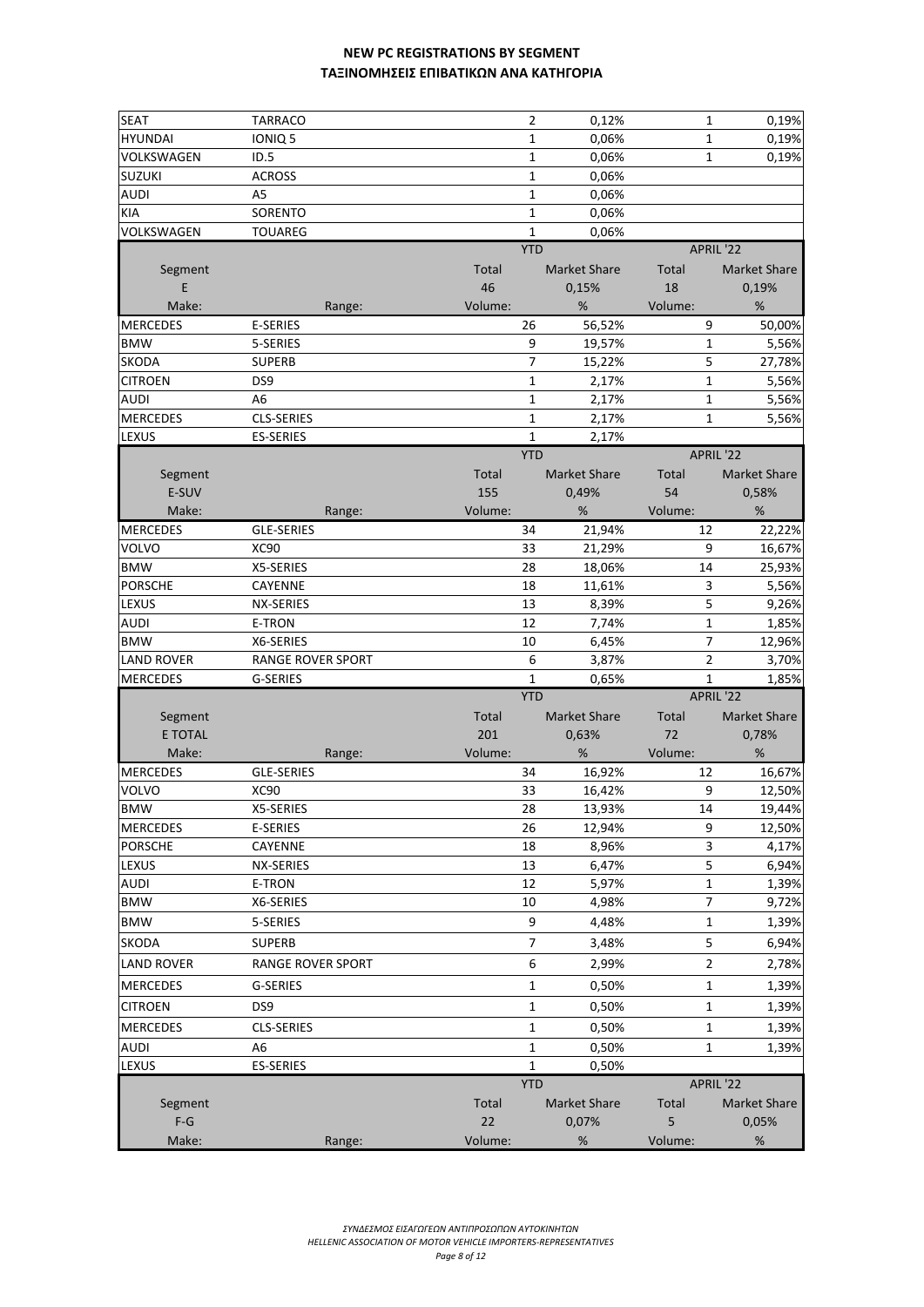| <b>PORSCHE</b>   | TAYCAN             | 11         | 50,00%              | $\overline{2}$ | 40,00%              |
|------------------|--------------------|------------|---------------------|----------------|---------------------|
| <b>MERCEDES</b>  | S-SERIES           | 6          | 27,27%              | 2              | 40,00%              |
| <b>MERCEDES</b>  | <b>GT-SERIES</b>   | 2          | 9,09%               | 1              | 20,00%              |
| <b>PORSCHE</b>   | PANAMERA           | 2          | 9,09%               |                |                     |
| LEXUS            | <b>LS-SERIES</b>   | 1          | 4,55%               |                |                     |
|                  |                    | <b>YTD</b> |                     |                | APRIL '22           |
| Segment          |                    | Total      | <b>Market Share</b> | Total          | <b>Market Share</b> |
| F-G-SUV          |                    | 50         | 0,16%               | 9              | 0,10%               |
| Make:            | Range:             | Volume:    | $\%$                | Volume:        | $\%$                |
| <b>BMW</b>       | iХ                 | 13         | 26,00%              | 1              | 11,11%              |
|                  | Q8                 |            |                     |                | 22,22%              |
| AUDI             |                    | 10<br>9    | 20,00%              | 2              |                     |
| <b>FORD</b>      | <b>EXPLORER</b>    |            | 18,00%              | $\mathbf 1$    | 11,11%              |
| <b>MASERATI</b>  | LEVANTE            | 7          | 14,00%              | 1              | 11,11%              |
| <b>BMW</b>       | X7-SERIES          | 3          | 6,00%               | 1              | 11,11%              |
| AUDI             | Q7                 | 3          | 6,00%               | 1              | 11,11%              |
| <b>BENTLEY</b>   | <b>BENTAYGA</b>    | 2          | 4,00%               | 1              | 11,11%              |
| LAND ROVER       | <b>RANGE ROVER</b> | 2          | 4,00%               | 1              | 11,11%              |
| LAMBORGHINI      | URUS               | 1          | 2,00%               |                |                     |
|                  |                    | <b>YTD</b> |                     |                | APRIL '22           |
| Segment          |                    | Total      | <b>Market Share</b> | Total          | <b>Market Share</b> |
| <b>F-G TOTAL</b> |                    | 72         | 0,23%               | 14             | 0,15%               |
| Make:            | Range:             | Volume:    | $\%$                | Volume:        | %                   |
| <b>BMW</b>       | iΧ                 | 13         | 18,06%              | 1              | 7,14%               |
| <b>PORSCHE</b>   | <b>TAYCAN</b>      | 11         | 15,28%              | $\overline{2}$ | 14,29%              |
| AUDI             | Q8                 | 10         | 13,89%              | 2              | 14,29%              |
| <b>FORD</b>      | <b>EXPLORER</b>    | 9          | 12,50%              | 1              | 7,14%               |
| MASERATI         | LEVANTE            | 7          | 9,72%               | $\mathbf 1$    | 7,14%               |
| <b>MERCEDES</b>  | <b>S-SERIES</b>    | 6          | 8,33%               | $\overline{2}$ | 14,29%              |
| AUDI             | Q7                 | 3          | 4,17%               | 1              | 7,14%               |
| <b>BMW</b>       | X7-SERIES          | 3          | 4,17%               | 1              | 7,14%               |
| <b>BENTLEY</b>   | BENTAYGA           | 2          | 2,78%               | 1              | 7,14%               |
| LAND ROVER       | RANGE ROVER        | 2          | 2,78%               | 1              | 7,14%               |
| <b>MERCEDES</b>  | <b>GT-SERIES</b>   | 2          | 2,78%               | 1              | 7,14%               |
| <b>PORSCHE</b>   | PANAMERA           | 2          | 2,78%               |                |                     |
| LAMBORGHINI      | URUS               | 1          | 1,39%               |                |                     |
| LEXUS            | LS-SERIES          | 1          | 1,39%               |                |                     |
|                  |                    | <b>YTD</b> |                     |                | APRIL '22           |
| Segment          |                    | Total      | <b>Market Share</b> | Total          | Market Share        |
| <b>SUV</b>       |                    | 17.968     | 56,65%              | 5.191          | 55,88%              |
| Make:            | Range:             | Volume:    | $\%$                | Volume:        | %                   |
| TOYOTA           | C-HR               | 1.109      | 6,17%               | 378            | 7,28%               |
| VOLKSWAGEN       | T-ROC              | 861        | 4,79%               | 319            | 6,15%               |
| KIA              | <b>STONIC</b>      | 733        | 4,08%               | 337            | 6,49%               |
| <b>TOYOTA</b>    | YARIS CROSS        | 683        | 3,80%               | 121            | 2,33%               |
| <b>FORD</b>      | PUMA               | 670        | 3,73%               | 155            | 2,99%               |
| <b>HYUNDAI</b>   | <b>KONA</b>        | 595        | 3,31%               | 114            | 2,20%               |
| <b>PEUGEOT</b>   | 3008               | 582        | 3,24%               | 324            | 6,24%               |
| OPEL             | <b>MOKKA</b>       | 574        | 3,19%               | 110            | 2,12%               |
| <b>DACIA</b>     | <b>DUSTER</b>      | 562        | 3,13%               | 72             | 1,39%               |
| <b>AUDI</b>      | Q <sub>3</sub>     | 559        | 3,11%               | 131            | 2,52%               |
| OPEL             | <b>CROSSLAND X</b> | 526        | 2,93%               | 104            | 2,00%               |
| VOLKSWAGEN       | <b>T-CROSS</b>     | 524        | 2,92%               | 272            | 5,24%               |
| JEEP             | RENEGADE           | 487        | 2,71%               | 52             | 1,00%               |
| <b>BMW</b>       | X1-SERIES          | 481        | 2,68%               | 111            | 2,14%               |
| <b>MERCEDES</b>  | <b>GLA-SERIES</b>  | 477        | 2,65%               | 225            | 4,33%               |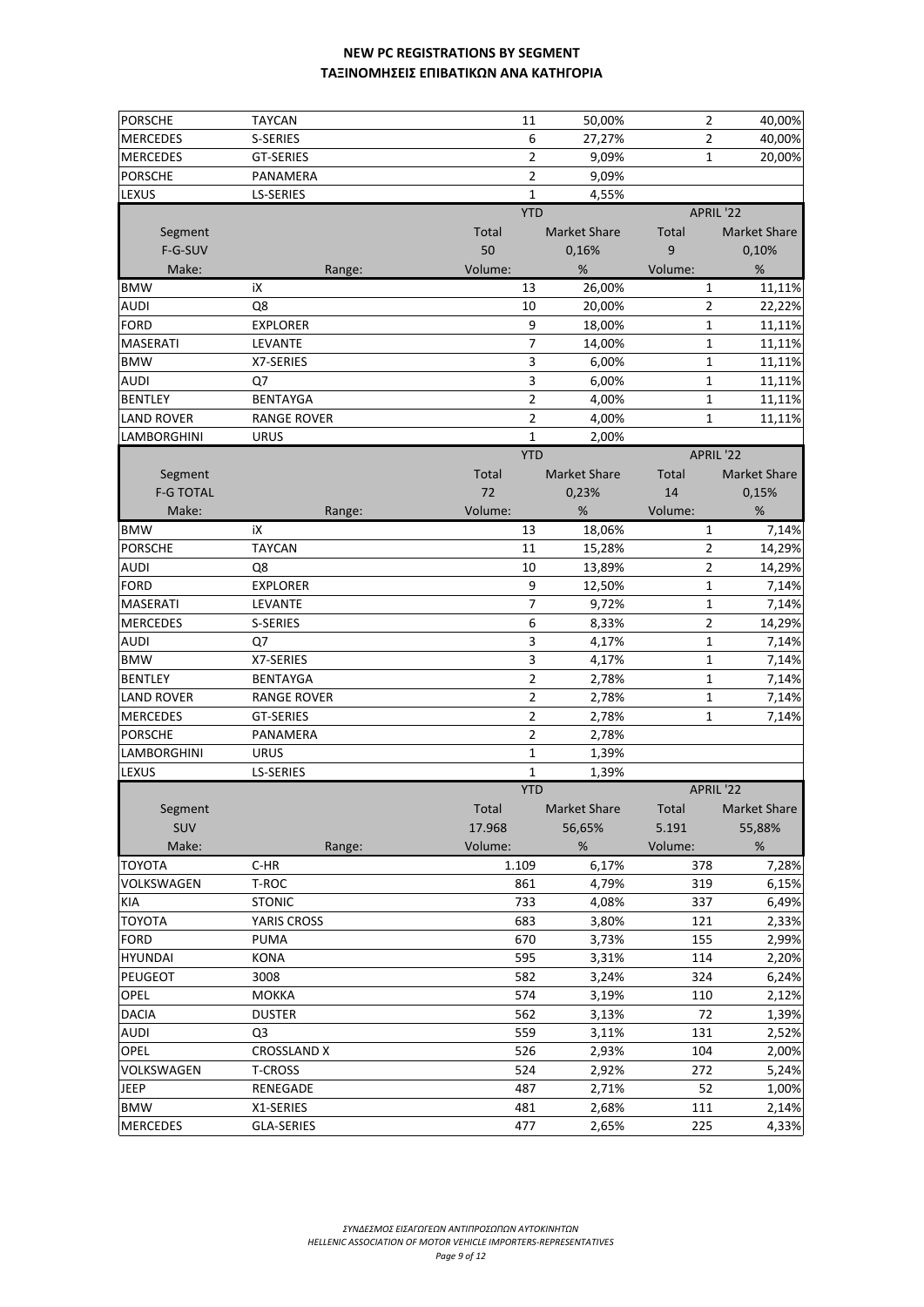| PEUGEOT                         | 2008                      | 477      | 2,65%          | 107            | 2,06%          |
|---------------------------------|---------------------------|----------|----------------|----------------|----------------|
| <b>NISSAN</b>                   | QASHQAI                   | 456      | 2,54%          | 163            | 3,14%          |
| <b>HYUNDAI</b>                  | <b>TUCSON</b>             | 422      | 2,35%          | 148            | 2,85%          |
| JEEP                            | <b>COMPASS</b>            | 375      | 2,09%          | 99             | 1,91%          |
| <b>MINI</b>                     | <b>COUNTRYMAN (NEW)</b>   | 359      | 2,00%          | 55             | 1,06%          |
| <b>SUZUKI</b>                   | <b>VITARA</b>             | 337      | 1,88%          | 82             | 1,58%          |
| <b>SKODA</b>                    | KAMIQ                     | 321      | 1,79%          | 83             | 1,60%          |
| <b>VOLVO</b>                    | <b>XC40</b>               | 301      | 1,68%          | 74             | 1,43%          |
| <b>DACIA</b>                    | SANDERO                   | 294      | 1,64%          | 100            | 1,93%          |
| <b>BMW</b>                      | X2-SERIES                 | 284      | 1,58%          | 36             | 0,69%          |
| <b>SUZUKI</b>                   | <b>IGNIS</b>              | 251      | 1,40%          | 49             | 0,94%          |
| <b>RENAULT</b>                  | CAPTUR                    | 249      | 1,39%          | 22             | 0,42%          |
| <b>FORD</b>                     | KUGA                      | 236      | 1,31%          | 53             | 1,02%          |
| <b>HYUNDAI</b>                  | <b>BAYON</b>              | 236      | 1,31%          | 43             | 0,83%          |
| VOLKSWAGEN                      | <b>TIGUAN</b>             | 215      | 1,20%          | 107            | 2,06%          |
| <b>AUDI</b>                     | Q <sub>2</sub>            | 202      | 1,12%          | 94             | 1,81%          |
| KIA                             | <b>XCEED</b>              | 198      | 1,10%          | 106            | 2,04%          |
| <b>SUZUKI</b>                   | SX4                       | 171      | 0,95%          | 39             | 0,75%          |
| <b>SEAT</b>                     | <b>ARONA</b>              | 165      | 0,92%          | 56             | 1,08%          |
| VOLKSWAGEN                      | <b>TAIGO</b>              | 158      | 0,88%          | 42             | 0,81%          |
| VOLVO                           | <b>XC60</b>               | 157      | 0,87%          | 46             | 0,89%          |
| <b>SKODA</b>                    | <b>KODIAQ</b>             | 156      | 0,87%          | 36             | 0,69%          |
| KIA                             | <b>NEW SPORTAGE</b>       | 150      | 0,83%          | 35             | 0,67%          |
| <b>CITROEN</b>                  | <b>C3 AIRCROSS</b>        | 147      | 0,82%          | 72             | 1,39%          |
| <b>MERCEDES</b>                 | GLC-SERIES                | 147      | 0,82%          | 52             | 1,00%          |
| <b>CITROEN</b>                  | <b>DS3 CROSSBACK</b>      | 141      | 0,78%          | 30             | 0,58%          |
| <b>CUPRA</b>                    | <b>FORMENTOR</b>          | 137      | 0,76%          | 49             | 0,94%          |
| <b>TOYOTA</b>                   | RAV4                      | 136      | 0,76%          | 24             | 0,46%          |
| <b>CITROEN</b>                  | <b>DS7 CROSSBACK</b>      | 98       | 0,55%          | 55             | 1,06%          |
| <b>RENAULT</b>                  | ARKANA                    | 98       | 0,55%          | 39             | 0,75%          |
| <b>NISSAN</b>                   | <b>JUKE</b>               | 94       | 0,52%          | 21             | 0,40%          |
| <b>FIAT</b>                     | 500X                      |          |                | 11             |                |
|                                 |                           | 83       | 0,46%          |                | 0,21%          |
| <b>TESLA</b>                    | <b>MODELY</b>             | 81       | 0,45%          | 17             | 0,33%          |
| <b>LAND ROVER</b>               | <b>RANGE ROVER EVOQUE</b> | 79<br>73 | 0,44%          | 12             | 0,23%          |
| <b>MERCEDES</b><br><b>MAZDA</b> | GLB-SERIES<br>$CX-30$     | 59       | 0,41%<br>0,33% | 12<br>23       | 0,23%<br>0,44% |
| <b>SKODA</b>                    |                           |          | 0,32%          | $\overline{7}$ | 0,13%          |
| <b>PEUGEOT</b>                  | KAROQ<br>5008             | 58<br>57 | 0,32%          | 22             | 0,42%          |
| VOLKSWAGEN                      | ID.4                      | 55       | 0,31%          | 23             | 0,44%          |
| OPEL                            | <b>GRANDLAND X</b>        | 50       | 0,28%          | 13             | 0,25%          |
| <b>CITROEN</b>                  | <b>C5 AIRCROSS</b>        | 49       | 0,27%          | 3              | 0,06%          |
| <b>MERCEDES</b>                 | EQA                       | 46       | 0,26%          | 9              | 0,17%          |
| <b>MERCEDES</b>                 | GLE-SERIES                | 34       | 0,19%          | 12             | 0,23%          |
| <b>HONDA</b>                    | HR-V                      | 34       | 0,19%          | 7              | 0,13%          |
| LEXUS                           | <b>UX-SERIES</b>          | 34       | 0,19%          | 4              | 0,08%          |
| VOLVO                           | XC90                      | 33       | 0,18%          | 9              | 0,17%          |
| <b>BMW</b>                      | X3-SERIES                 | 32       | 0,18%          | 10             | 0,19%          |
| <b>BMW</b>                      | X5-SERIES                 | 28       | 0,16%          | 14             | 0,27%          |
| SKODA                           | ENYAQ iV                  | 26       | 0,14%          | 3              | 0,06%          |
| <b>JAGUAR</b>                   | F-PACE                    | 24       | 0,13%          | 17             | 0,33%          |
| <b>LAND ROVER</b>               | DISCOVERY SPORT           | 23       | 0,13%          | 10             | 0,19%          |
| SUBARU                          | XV                        | 23       | 0,13%          | 4              | 0,08%          |
| <b>AUDI</b>                     | Q4                        | 22       | 0,12%          | 6              | 0,12%          |
| JEEP                            | WRANGLER                  | 21       | 0,12%          | 8              | 0,15%          |
| <b>AUDI</b>                     |                           |          |                | $\overline{7}$ |                |
|                                 | Q5                        | 21       | 0,12%          |                | 0,13%          |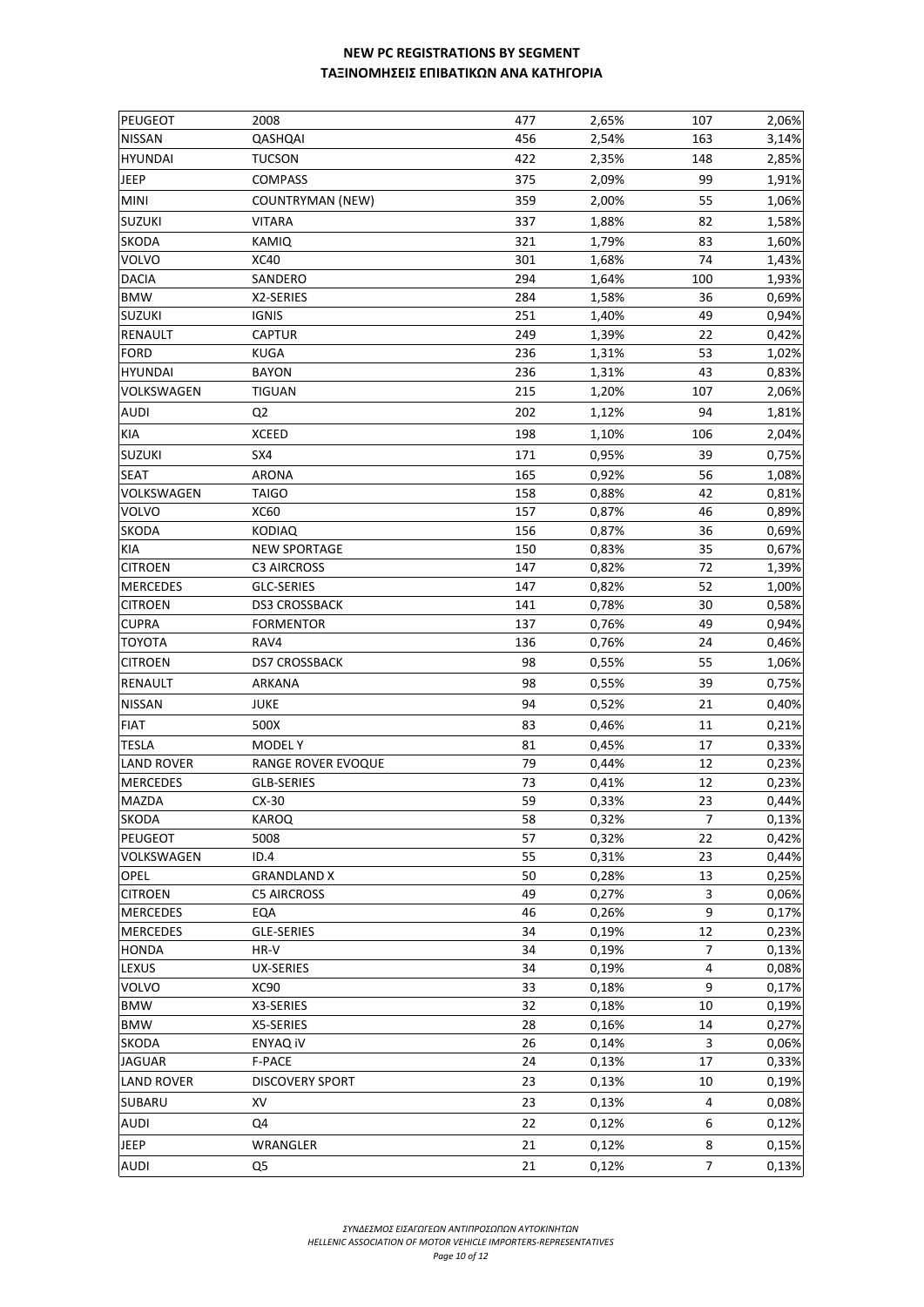| <b>FORD</b>       | <b>MUSTANG MACH-E</b>    |         | 19             | 0,11%               |         |                  |                     |
|-------------------|--------------------------|---------|----------------|---------------------|---------|------------------|---------------------|
| LAND ROVER        | <b>DEFENDER</b>          |         | 18             | 0,10%               |         | 6                | 0,12%               |
| <b>PORSCHE</b>    | CAYENNE                  |         | 18             | 0,10%               |         | 3                | 0,06%               |
| <b>NISSAN</b>     | X-TRAIL                  |         | 15             | 0,08%               |         | $\overline{4}$   | 0,08%               |
| KIA               | EV <sub>6</sub>          |         | 15             | 0,08%               |         | $\overline{2}$   | 0,04%               |
|                   |                          |         |                |                     |         |                  |                     |
| <b>PORSCHE</b>    | <b>MACAN</b>             |         | 15             | 0,08%               |         | $\overline{2}$   | 0,04%               |
| <b>ALFA ROMEO</b> | <b>STELVIO</b>           |         | 14             | 0,08%               |         | $\boldsymbol{6}$ | 0,12%               |
| LEXUS             | NX-SERIES                |         | 13             | 0,07%               |         | 5                | 0,10%               |
| RENAULT           | <b>KADJAR</b>            |         | 13             | 0,07%               |         | 3                | 0,06%               |
| VOLVO             | C40                      |         | 13             | 0,07%               |         | $\overline{2}$   | 0,04%               |
| <b>BMW</b>        | iX3                      |         | 13             | 0,07%               |         | $\overline{2}$   | 0,04%               |
| <b>BMW</b>        | iΧ                       |         | 13             | 0,07%               |         | $\mathbf 1$      | 0,02%               |
| SUBARU            | <b>FORESTER</b>          |         | 12             | 0,07%               |         | $\overline{7}$   | 0,13%               |
| <b>HONDA</b>      | CR-V                     |         | 12             | 0,07%               |         | 4                | 0,08%               |
| <b>AUDI</b>       | E-TRON                   |         | 12             | 0,07%               |         | $\mathbf{1}$     | 0,02%               |
| <b>BMW</b>        | X6-SERIES                |         | 10             | 0,06%               |         | $\overline{7}$   | 0,13%               |
| AUDI              | Q8                       |         | 10             | 0,06%               |         | $\overline{2}$   | 0,04%               |
| <b>BMW</b>        | X4-SERIES                |         | 9              | 0,05%               |         | $\pmb{4}$        | 0,08%               |
| <b>LAND ROVER</b> | RANGE ROVER VELAR        |         | 9              | 0,05%               |         | 3                | 0,06%               |
| FORD              | <b>EXPLORER</b>          |         | 9              | 0,05%               |         | $\mathbf 1$      | 0,02%               |
| MASERATI          | LEVANTE                  |         | $\overline{7}$ | 0,04%               |         | $\mathbf 1$      | 0,02%               |
| <b>JAGUAR</b>     | E-PACE                   |         | 6              | 0,03%               |         | $\overline{2}$   | 0,04%               |
| <b>LAND ROVER</b> | <b>RANGE ROVER SPORT</b> |         | 6              | 0,03%               |         | $\overline{2}$   | 0,04%               |
| <b>MERCEDES</b>   | EQB                      |         | 6              | 0,03%               |         |                  |                     |
| MAZDA             | $CX-5$                   |         | 6              | 0,03%               |         |                  |                     |
| TOYOTA            | AYGO X                   |         | 4              | 0,02%               |         | 4                | 0,08%               |
| <b>MERCEDES</b>   | EQC                      |         | 4              | 0,02%               |         |                  |                     |
| AUDI              | Q7                       |         | 3              | 0,02%               |         | 1                | 0,02%               |
| <b>BMW</b>        | X7-SERIES                |         | 3              | 0,02%               |         | $\mathbf{1}$     | 0,02%               |
| <b>FORD</b>       | <b>ECOSPORT</b>          |         | 3              | 0,02%               |         |                  |                     |
| LEXUS             | RX-SERIES                |         | 3              | 0,02%               |         |                  |                     |
| <b>MITSUBISHI</b> | <b>ECLIPSE CROSS</b>     |         | $\overline{2}$ | 0,01%               |         | $\overline{2}$   | 0,04%               |
| <b>TOYOTA</b>     | <b>LAND CRUISER</b>      |         | $\overline{2}$ | 0,01%               |         | $1\,$            | 0,02%               |
| <b>BENTLEY</b>    | <b>BENTAYGA</b>          |         | $\overline{2}$ | 0,01%               |         | $1\,$            | 0,02%               |
| <b>LAND ROVER</b> | <b>RANGE ROVER</b>       |         | $\overline{2}$ | 0,01%               |         | $\mathbf{1}$     | 0,02%               |
| SEAT              | TARRACO                  |         | 2              | 0,01%               |         | 1                | 0,02%               |
| <b>MERCEDES</b>   | G-SERIES                 |         | 1              | 0,01%               |         | $\mathbf{1}$     | 0,02%               |
| MAZDA             | MX-30                    |         | 1              | 0,01%               |         | $\mathbf{1}$     | 0,02%               |
| HYUNDAI           | IONIQ 5                  |         | 1              | 0,01%               |         | $\mathbf{1}$     | 0,02%               |
| VOLKSWAGEN        | ID.5                     |         | 1              | 0,01%               |         | $\mathbf{1}$     | 0,02%               |
| KIA               | <b>NIRO</b>              |         | 1              | 0,01%               |         |                  |                     |
| KIA               | SORENTO                  |         | 1              | 0,01%               |         |                  |                     |
| LAMBORGHINI       | <b>URUS</b>              |         | 1              | 0,01%               |         |                  |                     |
| <b>SUZUKI</b>     | <b>ACROSS</b>            |         | 1              | 0,01%               |         |                  |                     |
| VOLKSWAGEN        | <b>TOUAREG</b>           |         | $\mathbf{1}$   | 0,01%               |         |                  |                     |
|                   |                          |         | <b>YTD</b>     |                     |         | APRIL '22        |                     |
| Segment           |                          | Total   |                | <b>Market Share</b> | Total   |                  | <b>Market Share</b> |
| <b>MPV</b>        |                          | 29      |                | 0,09%               | 6       |                  | 0,06%               |
| Make:             | Range:                   | Volume: |                | $\%$                | Volume: |                  | %                   |
| OPEL              | ZAFIRA                   |         | 14             | 48,28%              |         | 1                | 16,67%              |
| <b>CITROEN</b>    | <b>C4 SPACE TOURER</b>   |         | 8              | 27,59%              |         | $\overline{2}$   | 33,33%              |
| VOLKSWAGEN        | <b>TOURAN</b>            |         | 4              | 13,79%              |         | $\overline{2}$   | 33,33%              |
| LEVC              | TX                       |         | 3              | 10,34%              |         | $\mathbf{1}$     | 16,67%              |
|                   |                          |         | <b>YTD</b>     |                     |         | APRIL '22        |                     |
| Segment           |                          | Total   |                | Market Share        | Total   |                  | Market Share        |